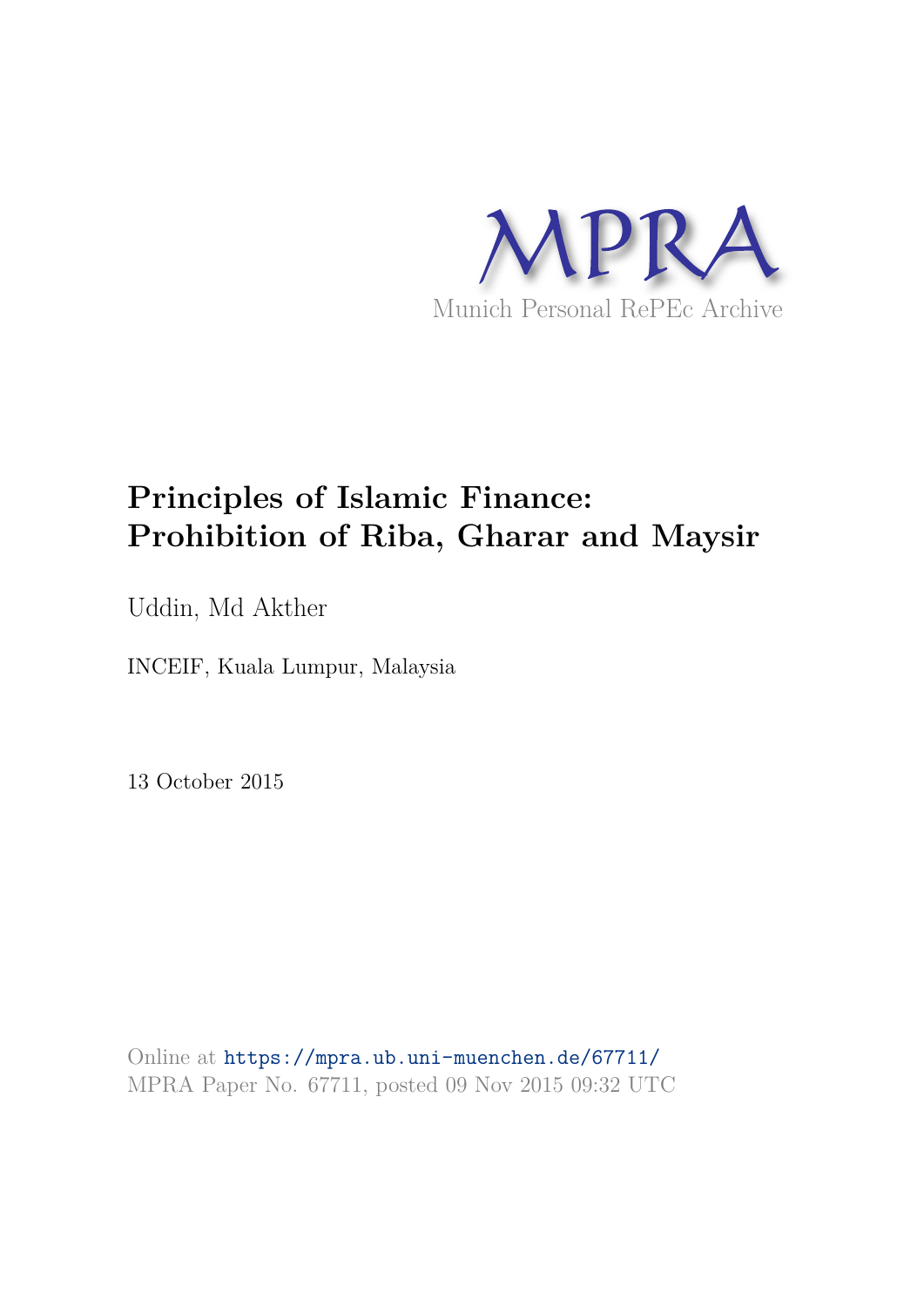# **Principles of Islamic Finance: Prohibition of Riba, Gharar and Maysir**

Md Akther Hddin<sup>1</sup>

# **Abstract**

 $\overline{a}$ 

Islamic finance, a complete rule based financial system, fundamentals of which are originated from revealed verses of the Holy Quran considered direct ordinance from the God and the practices of Prophet Muhammad (PBUH) commonly known as ahadith. Although the concept of Islamic finance is as old as the religion itself but in the Middle Ages Muslims diverted from the original teachings of Islam, only recently Islamic finance has started to reemerge. Therefore, it is necessary to understand the fundamental rules that make Islamic finance different from its counterpart. In this paper an attempt has been made to discuss briefly fundamental principles of Islamic finance namely prohibition of Riba (interest), Gharar(uncertainty) and Maysir (gambling). It is found in the study that these principles are based on the fundamental sources and early Islamic jurists, scholars and contemporary researchers uphold them in carrying out financial transactions. In order to run financial system according to the Islamic principles these concepts must be understood clearly and all transactions must be free from them.

**Key words:** Islamic finance, Riba, Gharar, Maysir

<sup>&</sup>lt;sup>1</sup> Corresponding author, Graduate student in Islamic finance at INCEIF, Lorong Universiti A, 59100 Kuala Lumpur, Malaysia. Phone: +6 01112549795 Email: 1400225@student.inceif.org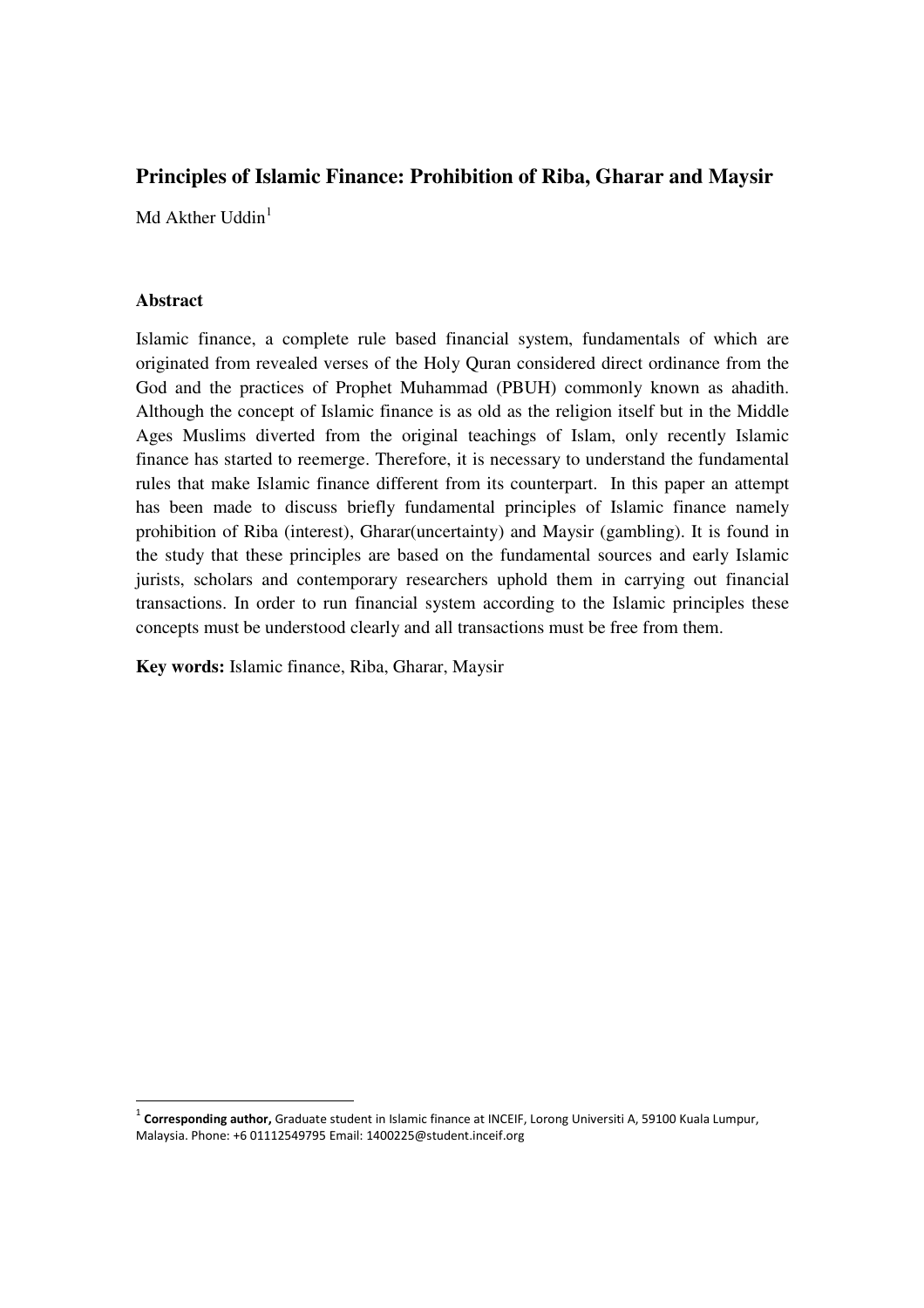### **Introduction:**

Prohibition of Riba, Gharar and Maysir in financial transactions is the fundamental of Islamic finance which distinguishes it from conventional finance. These unique features of Islamic finance are going to be discussed from the Shari'ah, Quran and Sunnah, perspective; a brief literature review has been conducted to clearify these concepts, current practices and controversial issues in not only conventional but also Islamic finance industry.

# **Riba:**

Riba is derived from the derivative word "raba-wa" it has certain meanings as "to increase; to grow; to grow up, to exceed, be more than. In the specific sense, Riba is generally translated into English as usury or interest but in fact it has a much broader sense under Shari'ah (Haqqi, 2009; p.123-124).

Usurious transactions were classified into two categories: a) Riba al-fadl, the excess over and above the loan paid in kind. It lies in the payment of an addition by the debtor to the creditor in exchange of commodities of the same kind and b) Riba alnasi'ah, refers to the interest on loans; its prohibition essentially implies that the fixing in advance of a positive return on a loan as a reward for waiting is not permitted in Islam. Haqqi(2009) states that some scholars added a third category of Riba named Riba aljahiliyah or pre-islamic Riba, often manifested by the lender asking the borrower at maturity date if he will settle the debt or increase it.

On Riba, the direct Quranic references are to be found in four surahs or chapters. These verse are an ascending scale which starts with a mere judgment of value, followed by an implicit prohibition, then a limited one and finally, a total and conclusive prohibition (Al-Rum, 30:39; Al-Nisa, 4:161; Ali-Imran, 3:130 and Al-Bakarah, 2:275-9). Moreover, the detailed varieties of usurious transactions as well as such prohibition have explained and elaborated by the Sunnah. For example, the Messenger of Allah (s.a.w.) has cursed the one who accepted Riba, the one who paid it, the one who recorded it, and the two witness of it, saying they were all alike.<sup>2</sup> It is also reported that the Prophet (s.a.w.) has said to the effect:

"(Exchange) gold for gold, silver for silver, wheat for wheat, barley for barley, dates for dates, salt for salt, measure for measure and hand to hand. If the (exchanged) articles belong to different genera, the exchange is without restraint provided it takes place in a hand to hand transaction."<sup>3</sup>

It is more than evident from the above discussion that Riba i.e., interest in the modern world is categorically prohibited in the Holy Quran and practices of the Prophet  $(s.a.w.).$ 

Riba arises with loan: car loan, home loan, term loan or overdraft, hire purchase loan and personal loan; Riba in savings and fixed deposit account; Riba in credit card. More often than not Riba is intertwined with modern banking and finance.

 $\overline{a}$ 

 $^{\text{2}}$  Muslim, Sahih, vol. III, p.1218, hadith no. 1597; al-Bukhari, Muhammad ibn Ismail, (1407/1987), 1 $^{\text{st}}$  ed.,

vol. III – al-Shaikh Qasim al-Rifai(edt), Beirut: Dar al-Qalam, pp. 128-9, hadith no.337

 $3$  Muslim, Shahih, vol. III, p.1211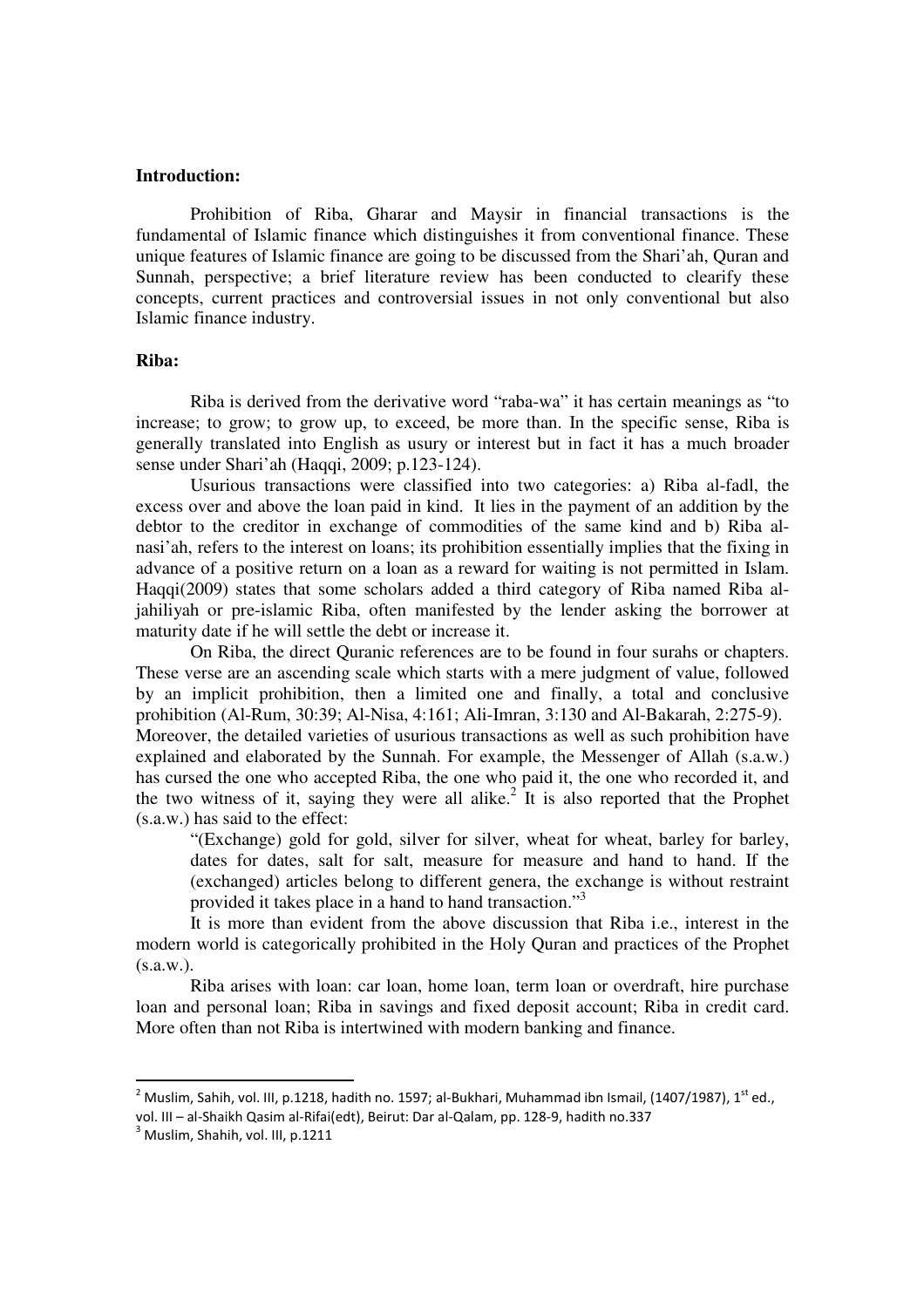#### **Gharar:**

The Arabic word Gharar is a fairly broad concept that literally means deceit, risk, fraud, uncertainty or hazard that might lead to destruction or loss. Hanafi scholars have defined Gharar as "something which its consequence is undetermined." While Shafi'i scholars have described it as "something which in its manner and its consequence is hidden. According to Al-Sarakshi, "anything that the end result is hidden or the risk is equally uncommon, whether it exists or not." Therefore, Gharar in Islam refers to any transaction of probable objects whose existence or description are not certain, due to lack of information and knowledge of the ultimate outcome of the contract or the nature and quality of the subject matter of it.

Gharar is divided into two types: Gharar fahish (excess Gharar) and Gharar yasir (light Gharar). Examples of Gharar fahish in contracts are plenty as shown by the Al-Hadith and normally is associated with the reasons why Gharar sales are prohibited. On the other hand, Gharar yasir, which means small in amount or trivial is the uncertainty that is always present in all contracts and conducts, thus its existence is tolerated. All scholars agree that every transaction have some amount of Gharar in it but they start to differ when referring to the amount of Gharar contained in each.

There is no specific evidence from the Quran which connotes Gharar, however, Allah (s.w.t) mention "Eat not your property among yourselves unjustly by falsehood and deception, except it be a trade amongst you by mutual consent (Al-Bakarah, 2:188; Al-Nisa, 4:29). The Quran has categorically prohibited gambling (Al-Bakarah, 2:219 and Al-Maidah, 5:93). Many scohalrs argue that Gharar is one of the branches of gambling (Rahman, 2010; p.71). In addition to that tradition of our beloved Prophet (s.a.w.) on many occasions forbade many transactions which included Gharar. For example, the Prophet (s.a.w.) has forbidden the purchase of the unborn animal in the mother's womb, the sale of the milk in the udder without measurement, the purchase of spoils of war prior to distribution, the purchase of charities prior to their receipt, and the purchase of the catch of a diver.

Gharar occurs in all sorts of transactions where the subject matter, the price or the two, are not determined and fixed in advance. Speculative activities in capital market, derivatives instruments and short-selling contracts are bright examples of Gharar in modern finance.

Moreover, Gharar in practice relates potentially to issues such as pricing, delivery, quantity and quality of assets that are transactional-based and would affect the degree or quality of consent of the parties to a contract. For example, one cannot buy an 'option' at a certain price to have the right to purchase its underlying shares, as an 'option' is not ascertainable and is thus uncertain. An option is just a right. It is not an asset whose specifications are clear and attainable. In conventional insurance, the premium paid by policyholders and the indemnity provided by the insurer upon a claim are equally uncertain, thus making conventional insurance non-compliant from an Islamic legal perspective.

#### **Maysir:**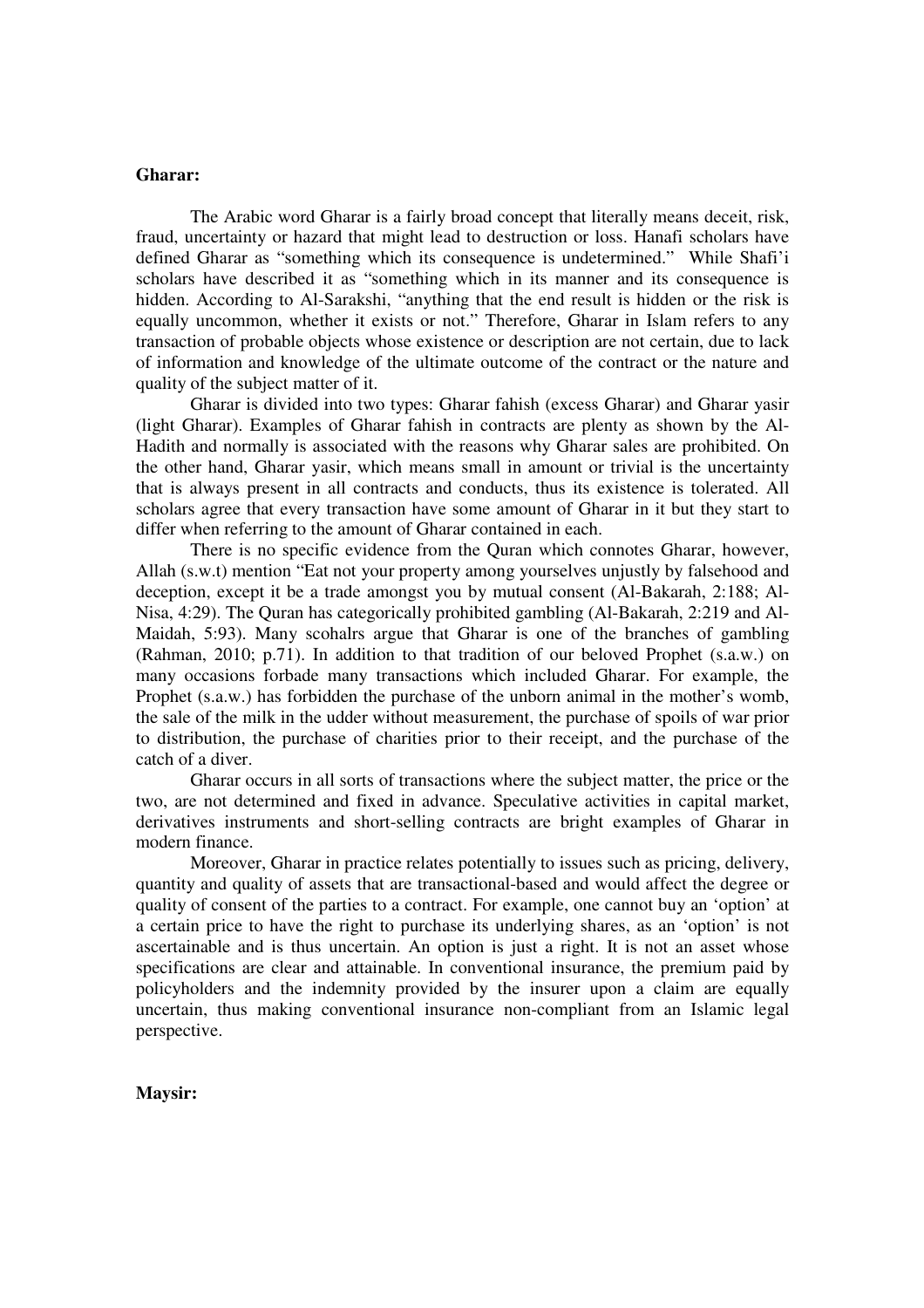Maysir, literally means gambling. Islam has also categorically prohibited all forms of gambling. Maysir refers to the easy acquisition of wealth by chance, whether or not it deprives the other's right. Hameed (2009, p.44) defines Maysir as gambling, also, any form of business activity where monetary gains are derived from mere chance, speculation or conjecture.

As noted earlier in the Quran, Allah (s.w.t) clearly prohibit gambling (Al-Bakarah, 2:219 and Al-Maidah, 5:93). For example, uncertainty of the timing of benefits of a pure life insurance contract creates an element of Maysir. Casinos are also common example of Maysir, where simply transfer of wealth take place from losers to winner without creating a new stock of wealth. In brief, contracts involving pure speculation, conventional insurance and derivatives are examples of Maysir.

In the following section a brief review of the current literature on Riba, Gharar and Maysir and various controversies related with current practices in Islamic finance industry will be discussed.

#### **Literature Review on Riba, Gharar and Maysir and Debatable Issues:**

The principle of prohibition of Riba differentiates between Islamic and conventional financial institutions and association with Islamic finance indicates religious identity (El-Gamal, 2007). While defining Riba, El-Gamal(2006) argues that Riba has no precise translation in English dictionary and criticizes those who misinterpret it simply as excessive or usurious payment of interest. He further argues that prohibition of Riba should be interpreted as an institution for improving economic efficiency and social justice. For example, requiring contracts to clearly specify fluctuating equity stakes (i.e., marking asset values to current market prices), without using conventional credit and interest rate financing, may help avoid counter-party risk and save costs of contract enforcement in the event of bankruptcy. Similarly, prohibition of Riba can be interpreted as incentivizing myopic decision makers to use mutually owned profit/loss sharing as a commitment device that helps avoid temptation and produces greater accumulations of capital, anticipating by centuries the literature in behavioral economics on dynamic inconsistency.

Aziz and Fatima (2012) argue that term Riba indicates that particular increment in capital is due to capital or wealth. However, it is a common misconception that, the Quran has prohibited a specific type of Riba which prevailing at that time in the Arabia but the actual fact is that, the Quran prohibited reward of capital with taking due risk and allowed reward of human labour i.e., al-bay.

While comparing Islamic and conventional accounting Velayutham (2014) confirms that the Islamic principle that has had the greatest impact on Islamic economics is the prohibition on the payment of interest (*Riba*), sale of risky assets (*Gharar*) and gambling or speculation (*Maysir*).

While discussing risk sharing and risk shifting from historical prospect Murat Çizakça (2014) argues that iltizam, tax farming, contained elements of Gharar; Gharar is a level of unshared uncertainty that Islamic law prohibits. What makes Gharar illegal is not only the level of uncertainty but also the fact that risk is not shared among the contracting parties. At the same time, Esham, early Islamic bond, was considered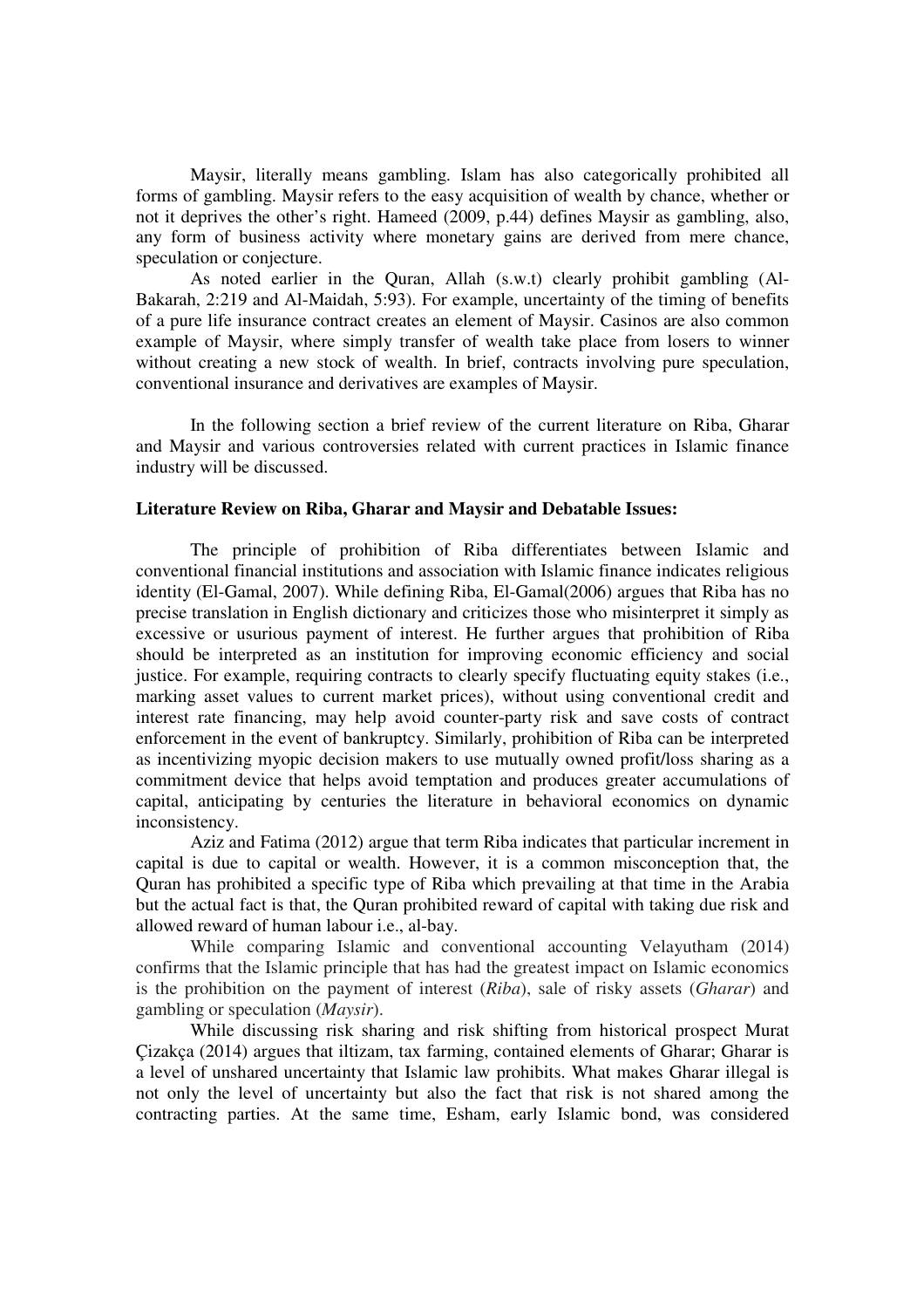nonusurious as redemption was at the discretion of the state, i.e., the state, paid back the principal at its convenience. There was no pre-fixed and obligatory date of redemption.

Ahmad and Marhaini (2008) study issues of Gharar in insurance and conclude that conventional insurance does carry excessive Gharar. They argue that in conventional insurance subject matters exchange in the contract are between money and money which is a kind of buying and selling contract thus making the contract exposed to conditions or requirements of reasonable knowledge in the subject matters' quantum as well as the ability to deliver them. Moreover, the uncertainty comes in the form of pure risk which is implicated with fear of risk, for example the death of the policy holder or the incident insured is not vague and is identified before the commencement of a policy (Billah, 2001).

Ahmed and Aleshaikh (2014) state that as the substance of *tawarruq* resembles that of an interest-based loan, there is a debate on its permissibility from a Shari'ah perspective. They further argue that the current rulings concur with the majority view of the past scholars. The practice of organized *tawarruq* by the Islamic financial industry, however, appears to be inconsistent with both the contemporary and historical rulings.

By studying Islamic banks in Malaysia, Chong and Liu (2009) argue that theoretically Islamic banking is different from conventional banking as interest (Riba) is prohibited in Islam, i.e., banks are not allowed to offer a fixed rate of return on deposits and are not allowed to charge interest on loans. They argue that only a negligible portion of Islamic bank financing is strictly Profit and Loss Sharing based and that Islamic deposits are not interest-free, but are closely pegged to conventional deposits.

They further state that Gharar is not permitted in Islamic contracting i.e., the terms of the contract should be well defined and without ambiguity. The prohibition of Gharar is designed to prevent the weak from being exploited and, thus, a zero-sum game in which one gains at the expense of another is not sanctioned. Gambling and derivatives such as futures and options, therefore, are considered un-Islamic because of the prohibition of Gharar. Most of the contemporary scholars are against forwards, futures and options contracts because these are almost always settled in price differences only. Therefore, these are used more as tools of gambling than as tools of risk management. Although exist little settlement risk in both forwards and futures but it is significant only in forwards (Obaidullah, 2005, p.34). In addition to that, Razali argues that there is element of Gharar in Bay al Inah and Bay al Dayn contracts. It is due to the fact that intention of the transaction is to create cash not true sale but supported by Shafi school and widely practiced in Malaysia but started to phase out with tawaruuq (tri-party sale) which is not beyond criticism as most of the cases third party is mere observer while it is a legal trick (hiyal) to bypass Riba. Many scholars highly criticized tawaruuq practice as well.

On the other hand, Nordin et al. (2014) argue that even though Muslim scholars differ on the permissibility of forward contract because of Gharar, the value of the contract is derived from the values of underlying assets such as commodities, equities and currencies. They further argue that not all contracts containing the element of Gharar void the contract. By analyzing crude palm oil forward contracts in Malaysia, they conclude that the issue of Gharar that exists in forward contracts does not void the contracts.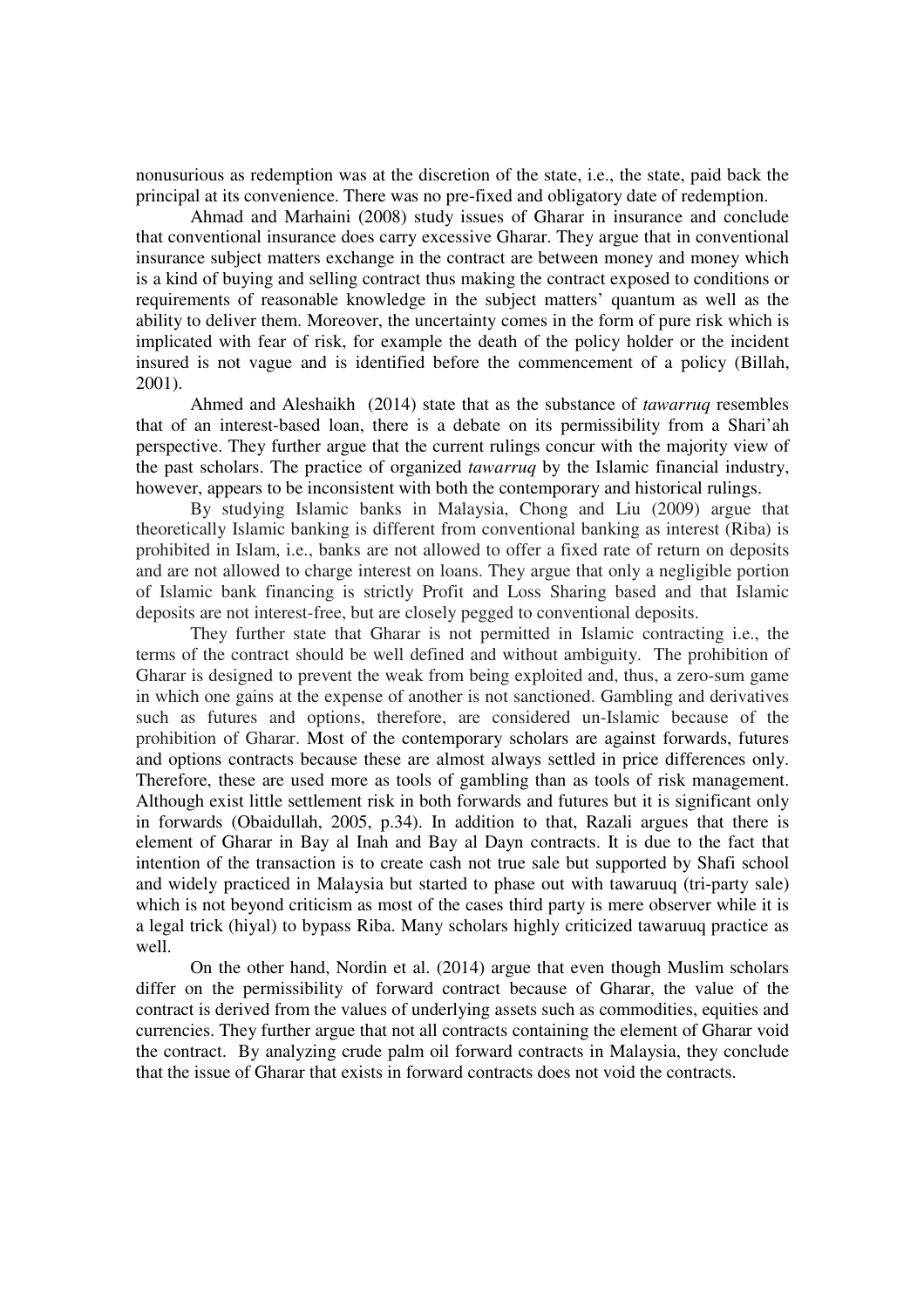Hearn et al. (2012) assert that financial markets arbitrageurs often use short sales, that is borrow stock in order to execute a trading strategy and make a profit. Often their actions are speculative and used to exploit differences in price, thus increasing information efficiencies and reducing overall transactions costs. However, in an Islamic market short-selling is considered to be unacceptable as is gambling and speculation (El-Din & El-Din, 2002).

#### **Conclusion:**

The understanding of Islamic finance principles has gained importance since the Islamic finance industry has been growing rapidly for the last two decades, more specifically, Islamic banking has emerged as viable alternative of conventional banking in many Muslim and non-Muslim countries. As this is a rule based financial system, one must understand clearly what the fundamental rules are and how it is different from others. Riba, Gharar and Maysir are the three most important principles according to the revealed texts and practices of the Prophet Muhammad (PBUH) and financial transactions must be free from these three elements otherwise transactions would be void. In addition to that, literature shows that early Islamic jurists, scholars and contemporary researchers uphold them in Islamic financial transactions. In conclusion, we can argue that Islamic financial transactions must be free from Riba, Gharar and Maysir, this is not only due to inherent injustice in this mechanisms but also they create social harm in the form of inflation, unemployment, volatility, instability, and environmental degradation (Camille Paldi, 2014). It would be interesting to further investigate how prohibitions of these relate to real economic activity, equitable distribution of wealth, and financial stability.

# **References:**

- 1. Ahmad, W. M. W., & Marhaini, W. (2008). *Some Issues of Gharar (Uncertainty) in Insurance.* Essential Readings in Islamic Finance.
- 2. Ahmed, H., & Aleshaikh, N. M. (2014). *Debate on Tawarruq: Historical Discourse and Current Rulings.* Arab law quarterly, 28(3), 278-294.
- 3. Aziz, F., & Fatima, T. (2012). *Qur'Anic Concept of Al-Bay & Al-Riba.* International Journal of Independent Research and Studies, 1(3), 118-123.
- 4. Billah, M. (2001). *Principles and Practices ofTakaful and Insurance Compared*, KL: IlUM Press. pp. 105-106.
- 5. Chong, B. S., & Liu, M. H. (2009). *Islamic banking: interest-free or interestbased?.* Pacific-Basin Finance Journal, 17(1), 125-144.
- 6. Çizakça, M. (2014). *Risk sharing and risk shifting: An historical perspective.* Borsa Istanbul Review, 14(4), 191-195.
- 7. El-Din, S., & El-Din, T. (2002). *Towards an Islamic model of stock market.* Journal of King Abdulaziz University: Islamic Economics, 3(1), 57–81.
- 8. El-Gamal, M. (2007). Incoherent pietism and Sharia arbitrage. Financial Times, 23(05).